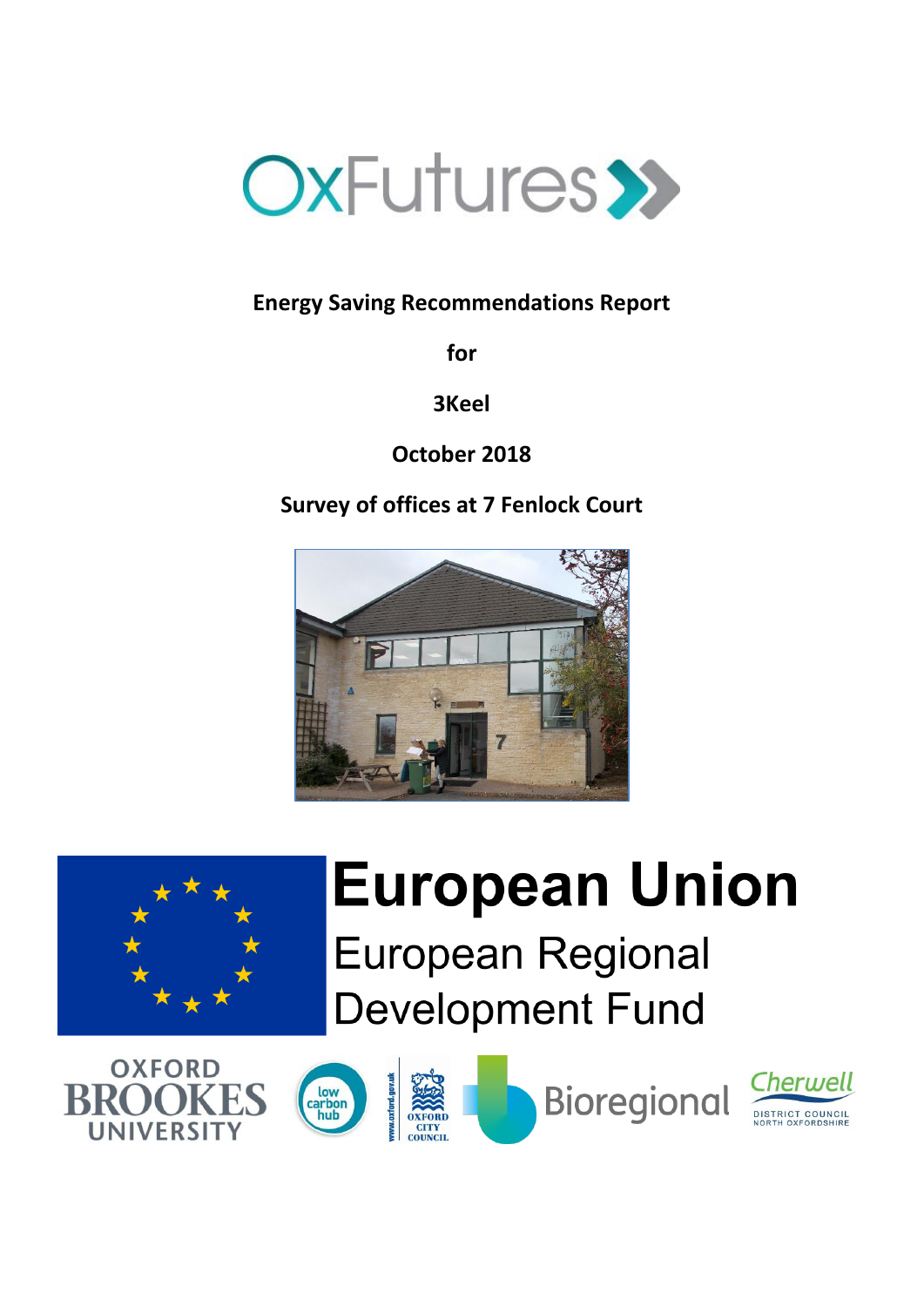# **ORGANISATION OVERVIEW**

## **Report overview**

EiE carried out a site visit and met with Will Schreiber. All recommendations in this report are based on information and observations obtained prior to and during the site visit and information subsequently provided. The report is set out in order of recommended priority based on ease of implementation, carbon impact, cost and factors discussed on site.

| <b>Client details</b>    |                |                                                                                  |  |
|--------------------------|----------------|----------------------------------------------------------------------------------|--|
| <b>Organisation name</b> | 3Keel          | 7 Fenlock Court<br>Blenheim Business Park,<br>Long Hanborough<br><b>OX29 8LN</b> |  |
| <b>Contact name</b>      | Will Schreiber | will.schreiber@3keel.com<br>01865 236 500                                        |  |
| Date of site visit       | 30/10/2018     | Carried out by M Esvelt                                                          |  |

#### **Energy savings recommendations - summary**

Below is a summary of the opportunities recommended in this report. Costs and savings have been estimated using available information; an explanation is provided in detail for each opportunity. Estimations have been made based on energy data provided.

| Opportunity       | <b>Savings</b> | <b>Savings</b> | Cost      | <b>Initial</b> | <b>Carbon Impact</b>          |
|-------------------|----------------|----------------|-----------|----------------|-------------------------------|
|                   | (kWh / yr)     | (E / yr)       | (f)       | Payback (yrs)  | (tCO <sub>2</sub> e / yr)     |
| Add heating       | 850            | 128            | 2,000     | 15.63          | 0.35                          |
| controls          |                |                |           |                |                               |
| Control extractor | 466            | 70             | 10        | 0.14           | 0.16                          |
| fan               |                |                |           |                |                               |
| Add timer to hot  | 183            | 27             | 10        | 0.37           | 0.18                          |
| water             |                |                |           |                |                               |
| Investigate       | $\mathbf 0$    | $\pmb{0}$      | $\pmb{0}$ |                | $\mathbf 0$                   |
| installing EV     |                |                |           |                |                               |
| charge points     |                |                |           |                |                               |
| Add draught       | $\mathbf 0$    | $\mathbf 0$    | 10        |                | $\mathbf 0$                   |
| proofing to       |                |                |           |                |                               |
| external doors    |                |                |           |                |                               |
| Add insulation    | 500            | 75             | 410       | 5.47           | 0.21                          |
| above the         |                |                |           |                |                               |
| suspended ceiling |                |                |           |                |                               |
| <b>TOTAL</b>      | 1,999          | £300/yr        | £2,440    |                | $0.9$ tCO <sub>2</sub> e / yr |
|                   | kWh/yr         |                |           |                |                               |

## **Site details**

The 3Keel offices moved in October 2018 to a two storey, naturally ventilated, circa. 1990s building. Approximately 13kW of electric heating is provided by original wall mounted units controlled manually. A 9.7kW solar PV array for the roof is awaiting planning permission before being installed. The ground floor offices are intended to be sublet to another business shortly.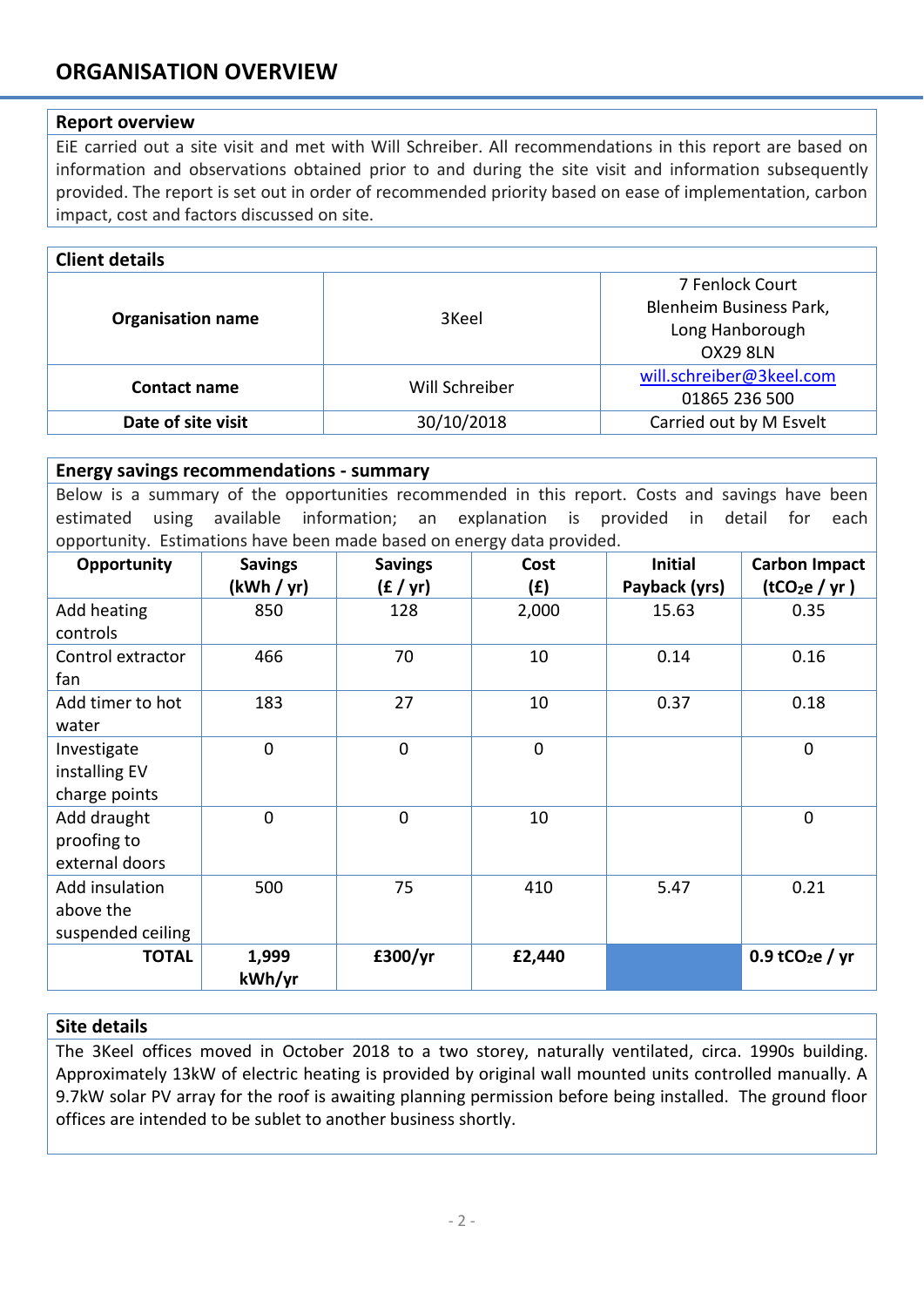## **ENERGY PROFILE**

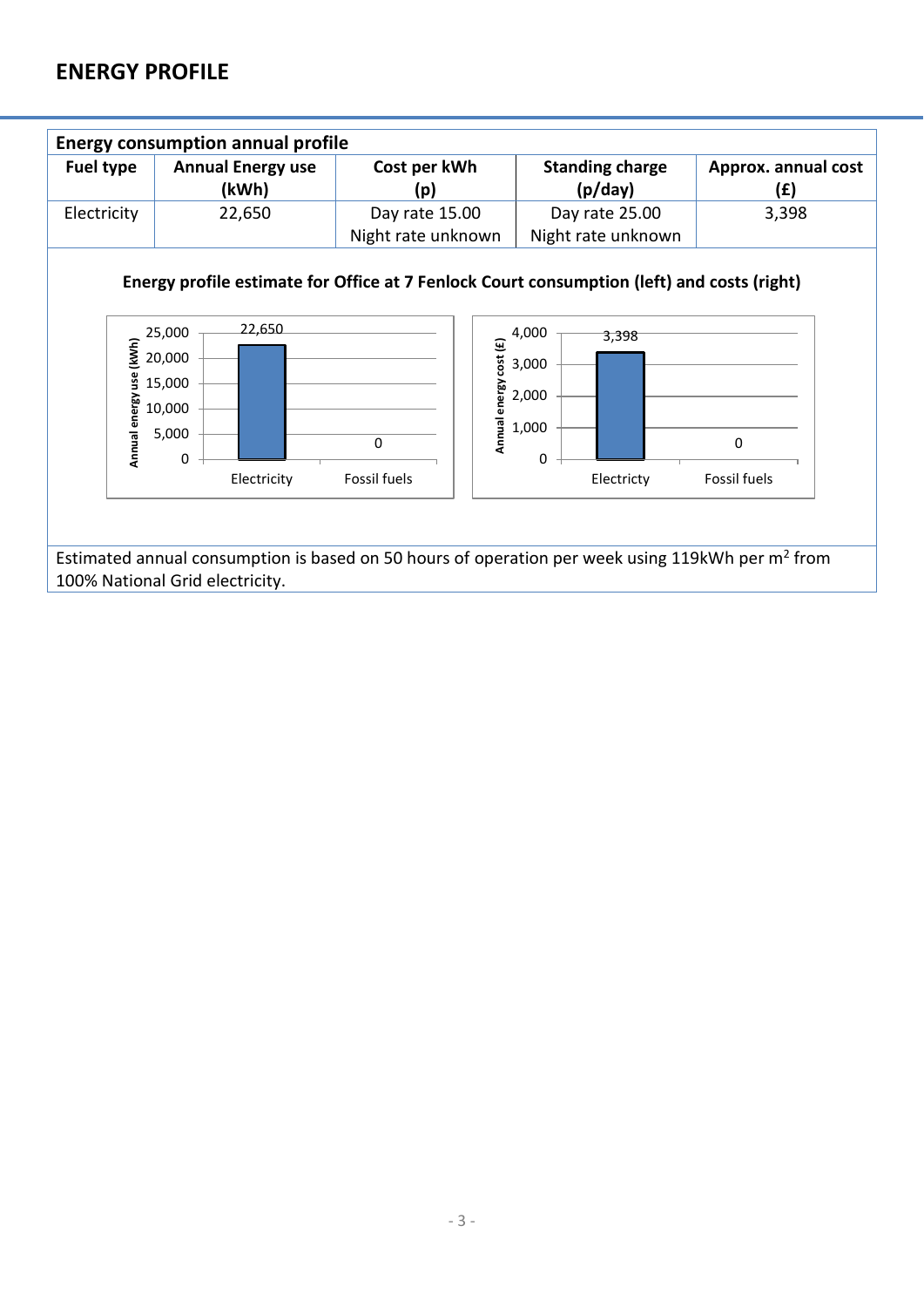| <b>Add heating controls</b> |                   |                      |  |
|-----------------------------|-------------------|----------------------|--|
| <b>Energy saving (kWh)</b>  | Cost saving $(f)$ | Cost of action $(f)$ |  |
| 850                         | 128               | 2,000                |  |

The electric wall mounted heating is controlled manually at each unit by staff; there is no thermostat nor timers controls. The heating units are original 1990s, thus at higher risk of failure than newer heaters would be. Generally the office will be occupied Monday to Friday from 8am to 6pm, though the ground floor may be rented by an organisation with a different schedule. Since meeting rooms will be used less often, and internal walls will have insulation added for sound proofing, there is an opportunity to have room thermostats, ideally controlled centrally or wirelessly.

We recommend engaging a heating contractor to see if the current electric heaters can be retrofit with thermostatic and time controls to help prevent overheating of the office. If this is not possible, consider replacing the current heating with new wall mounted heaters the local / room thermostats and local timer controls.

For either options, discuss possible controls with the contractor that will allow setting temperature of the meeting rooms and other rooms; there are a range of wireless controls, not all of which may be compatible with all electric heaters. Choose robust controls and consider how all members of staff could access them, if appropriate.

For wireless control examples see (there are also other heating controls listed in the resources section):

[https://www.plumbnation.co.uk/site/wireless-programmable](https://www.plumbnation.co.uk/site/wireless-programmable-thermostats/)[thermostats/](https://www.plumbnation.co.uk/site/wireless-programmable-thermostats/)

<http://www.prefectcontrols.com/>



[https://www.plumbnation.co.uk/site/horstmann-thermoplus-as2](https://www.plumbnation.co.uk/site/horstmann-thermoplus-as2-rf-wireless-programmable-room-thermostat/) [rf-wireless-programmable-room-thermostat/](https://www.plumbnation.co.uk/site/horstmann-thermoplus-as2-rf-wireless-programmable-room-thermostat/)

One Oxford based heating control company has carried out extensive work on reducing heating in seldom used rooms. Their product may be compatible with electric heating: Eco Sync: <https://www.ecosync.energy/>

New electric radiators will have individual heater controls. There are many suppliers; they all have similar efficiency. For examples see:

<https://www.dimplex.co.uk/panel-heaters>

<http://www.heatersuk.com/domestic-heaters.html>

Energy savings will only heating the offices when occupied, and reducing thermostats for less frequently used areas. Programme the heating to turn on a maximum of one hour before building users arrive and to turn off 15 to 30 minutes before they leave. This will allow the area to be heated sufficiently for the duration of the use.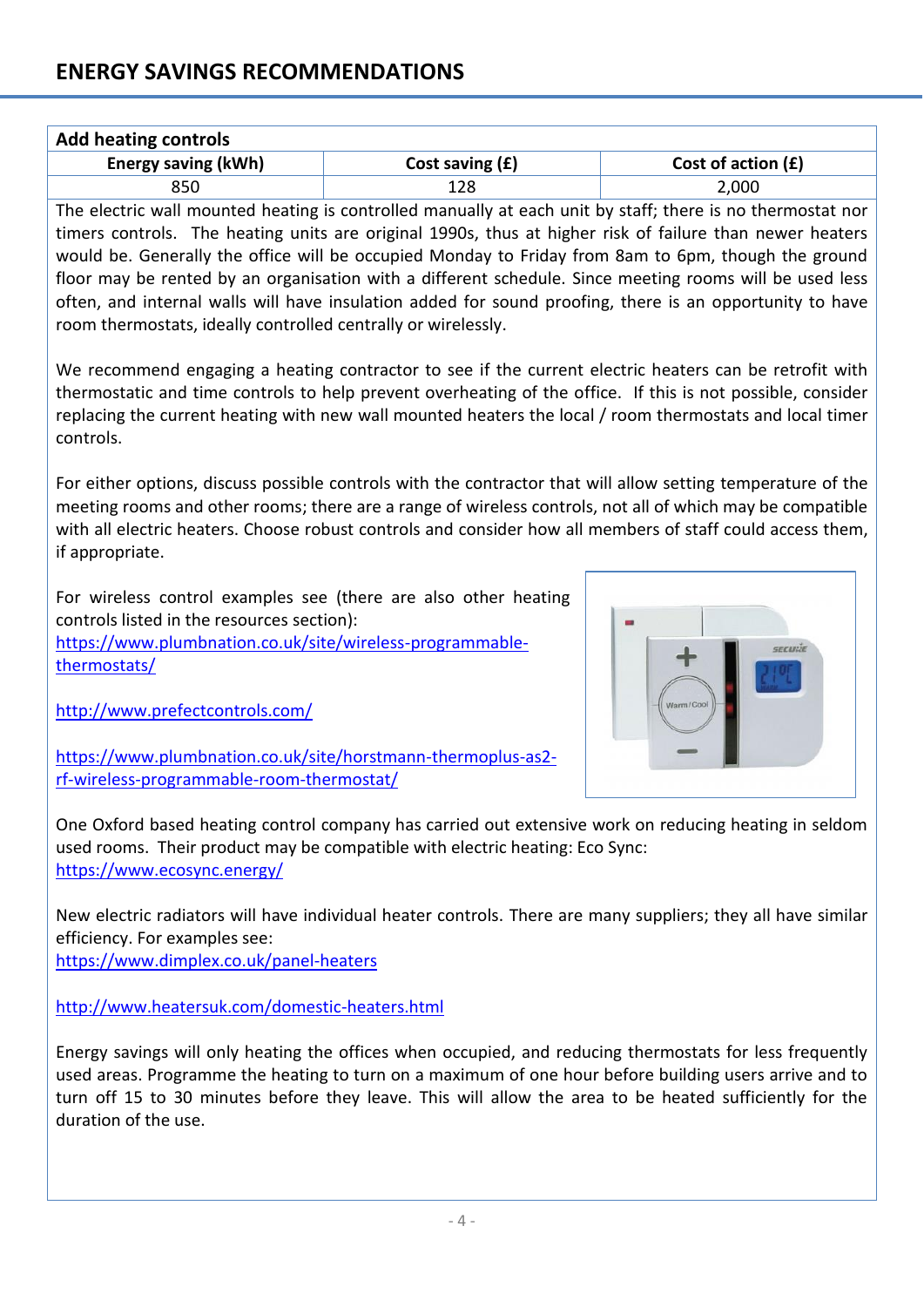## **Actions**

- Speak to your contractor about adding thermostatic controls to the current heaters.
- If not possible or suitable, obtain quotes from local, qualified electricians to replace your wallmounted electric heaters. We recommend obtaining at least 3 quotes. Replace like for like (about 11 - 13kW of heaters).
- For the controls, ask about individual controls so that each unused meeting room is at a reduced temperature when the heating is on. Also, ask about the most convenient controls.
- Ensure simple operating instructions are provided by the installer and are available to guide users; review settings with staff to minimise unnecessary heating.

## **Costs and savings**

Costs for retro-fitting thermostats on the current units are not known. Costs for replacement heaters are estimated at 11 x 1kW heaters (about £90 each) and thermostat (£50) plus three days of staff time at £300 (per day) for a total of approximately £2,000. We have calculated some savings compared to current heating management assuming heat sometimes exceeds comfortable room temperature before it is manually switched off.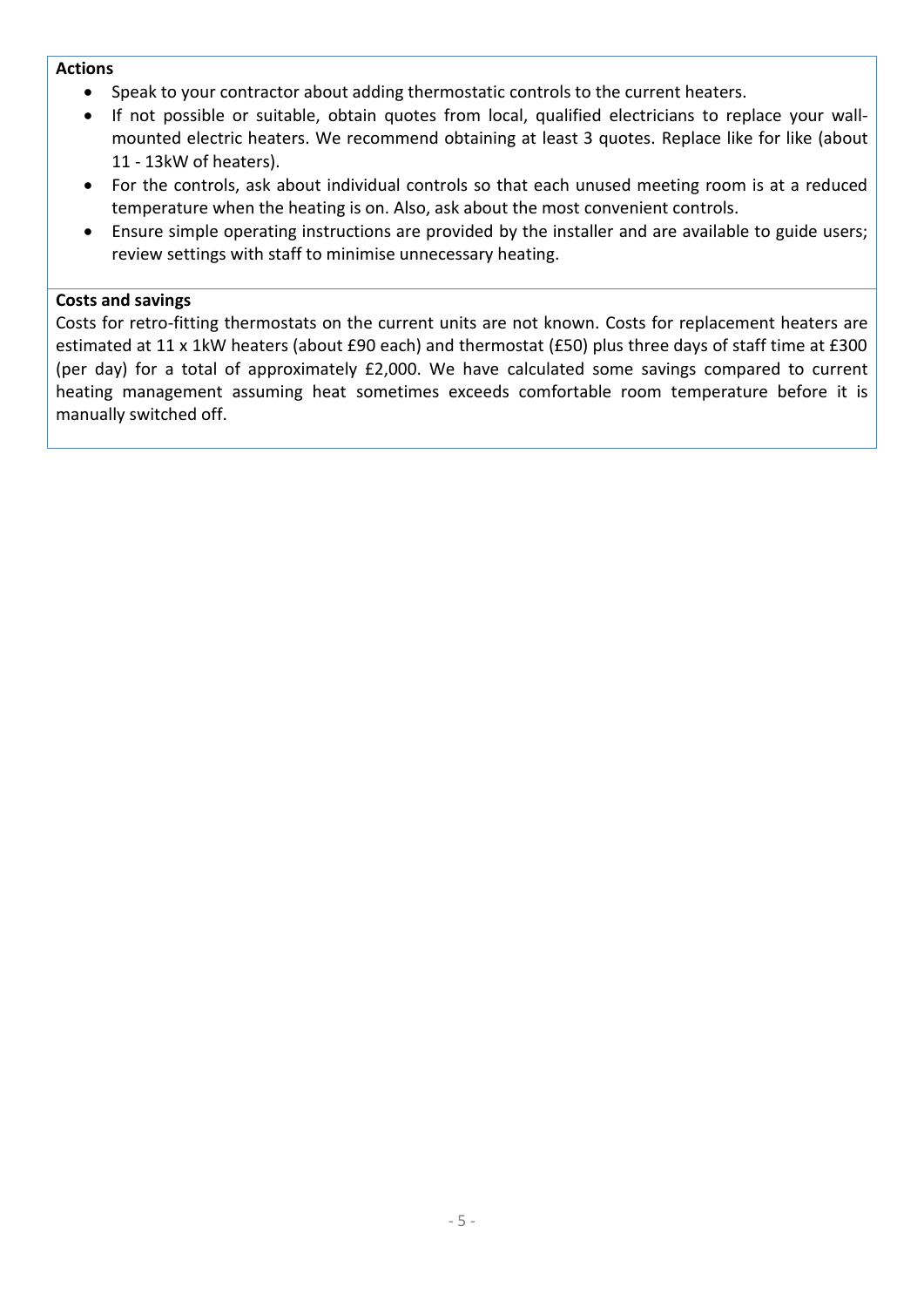# **ENERGY SAVINGS RECOMMENDATIONS**

| <b>Control extractor fan</b> |                      |  |  |
|------------------------------|----------------------|--|--|
| Cost saving $(f)$            | Cost of action $(f)$ |  |  |
|                              |                      |  |  |
|                              |                      |  |  |

The kitchen extractor fan is always on and no controls have been discovered for this. The power of the kitchen fan is not known but can be assumed to be between 25W and 75W using 219 to 675 kWh per year. Potentially, in the winter heated air will be extracted needlessly. If the fan is only on during normal office hours this can be switched off 71% of the time.

If an electrician will be on site during installation of the solar PV array they will access the roof space and can install improved controls. We recommend asking an electrician to add an isolator (perhaps connected to the kitchenette lights) or a 7 day timer set so that the extractor fan is only on when needed.

Regulations compel air exchanges for large public buildings and catering, however, we are not aware of a requirement to extract in these offices.

## **Actions**

- Ask your electrician or PV contractor to have a look at the extractor fan controls; confirm the wattage of the fan.
- Arrange for an isolator or timer on the controls. If opting for a timer, ensure this is set to match occupancy of the building.

#### **Costs and savings**

Savings are based on 71% reduction in the time the extractor is on at 75W. The savings would be 155kWhs or £23 per year with a 25W fan. Costs are based on a £10 timer or isolator (assuming labour is included in solar PV costs).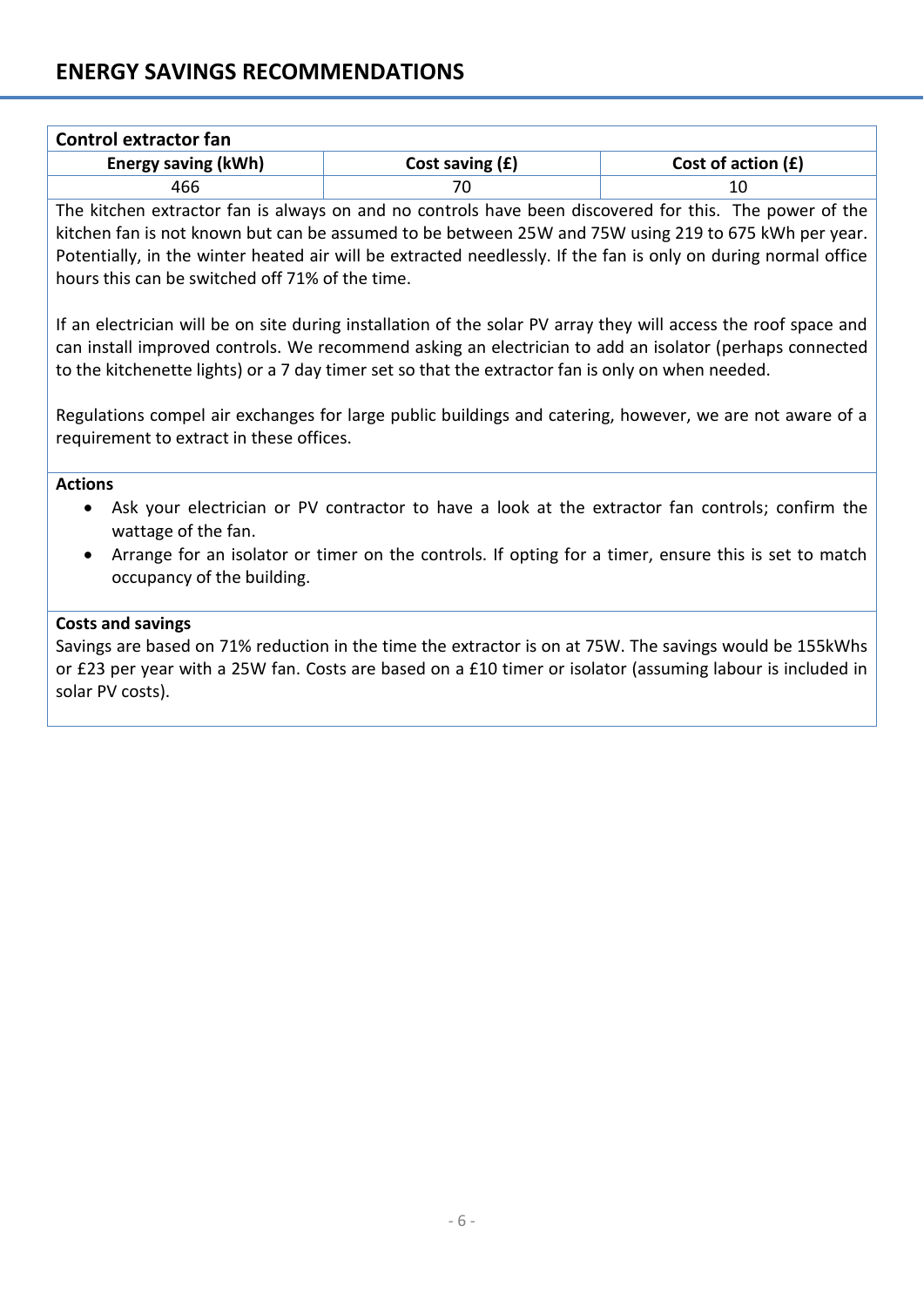| Add timer to hot water     |                   |                      |  |
|----------------------------|-------------------|----------------------|--|
| <b>Energy saving (kWh)</b> | Cost saving $(f)$ | Cost of action $(f)$ |  |
| 183                        |                   |                      |  |

Your hot water tank is assumed to be above the suspended ceiling and is likely permanently switched on and heating water 24 hours a day 365 days a year. The tank size is not known but insulated units from 35 to 120L are usually 3 to 4kW and will use about 1 to 1.4 kW a day on average over the year to heat the water.

If an electrician will be on site during installation of the solar PV array they will access the roof space and can install improved controls. We recommend asking an electrician to add a 7 day timer (in an accessible place) set so that the tank is only on when needed. An example of timer is here: <http://www.screwfix.com/p/lap-7-day-digital-immersion-timer/1804r>

The risk of Legionella in the tank is very low if the hot water is on at  $60^{\circ}$ C regularly.

## **Actions**

 Arrange for an electrician to fit a 7 day timer to the hot water tank (in an accessible place) and set it to turn the tank off when not needed (for example 7pm every night until 7am).

## **Costs and savings**

Savings are based on saving 50% (12 hours per day) of 1kW per day over a year. As this work will coincide with PV panels, we assume the costs will be £10 for the timer and labour will be covered.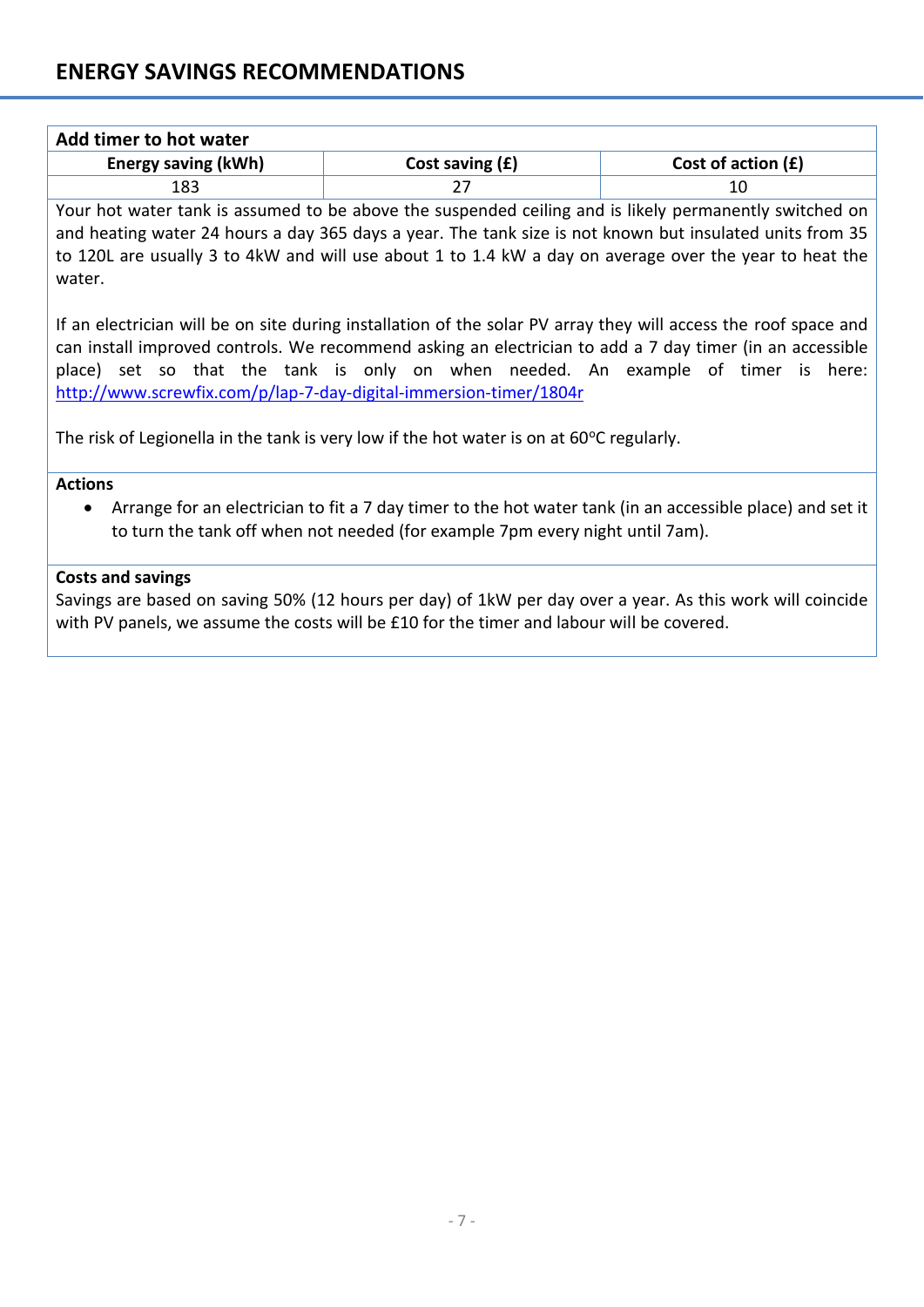| Investigate installing EV charge points                                                                                                                                                                                        |                 |                                                                                                             |
|--------------------------------------------------------------------------------------------------------------------------------------------------------------------------------------------------------------------------------|-----------------|-------------------------------------------------------------------------------------------------------------|
| <b>Energy saving (kWh)</b>                                                                                                                                                                                                     | Cost saving (£) | Cost of action (£)                                                                                          |
| 0                                                                                                                                                                                                                              | 0               | 0                                                                                                           |
|                                                                                                                                                                                                                                |                 | The office building has access to parking and there is interest in adding at least one EV charge point. The |
| government provides financial support to cover costs for this:                                                                                                                                                                 |                 |                                                                                                             |
| https://www.gov.uk/government/publications/workplace-charging-scheme-guidance-for-applicants-                                                                                                                                  |                 |                                                                                                             |
| installers-and-manufacturers                                                                                                                                                                                                   |                 |                                                                                                             |
| met (contact Alison at OxFutures for more information).                                                                                                                                                                        |                 | The OxFutures project can potentially fund 25% of the costs of EV charge units, providing conditions are    |
| Some organisations offer EV charger information, including:                                                                                                                                                                    |                 |                                                                                                             |
| https://www.zap-map.com/charge-points/charging-work/                                                                                                                                                                           |                 |                                                                                                             |
| https://helloev.city/our-services<br>These organisations offer workplace EV chargers:<br>https://evchargers.co.uk/commercial-charging-points/<br>https://www.chargedev.co.uk/at-work<br>https://chargemasterplc.com/workplace/ |                 | Also, Hello EV who advise on fleet vehicles are working with the OxFutures programme:                       |
| for installation of an EV charge unit (or several).                                                                                                                                                                            |                 | We recommend investigating workplace charging options and, if an appropriate options exists, arranging      |
| <b>Actions</b>                                                                                                                                                                                                                 |                 |                                                                                                             |
| ٠<br>also need to check any restrictions at your location.                                                                                                                                                                     |                 | Check that your organisation meets the funding requirements for workplace EV chargers. You may              |
| controls and recharging will work.                                                                                                                                                                                             |                 | Engage several organisations about an appropriate EV charger, and discuss needs, particularly how           |
|                                                                                                                                                                                                                                |                 | Obtain quotes from several suppliers; choose the most appropriate and arrange for the work to be            |

## **Costs and savings**

carried out.

EV chargers range in cost in hundreds of pounds. Funding appears to cover 75% of costs. There are potential savings if recharging when there is surplus solar PV electricity at the office location.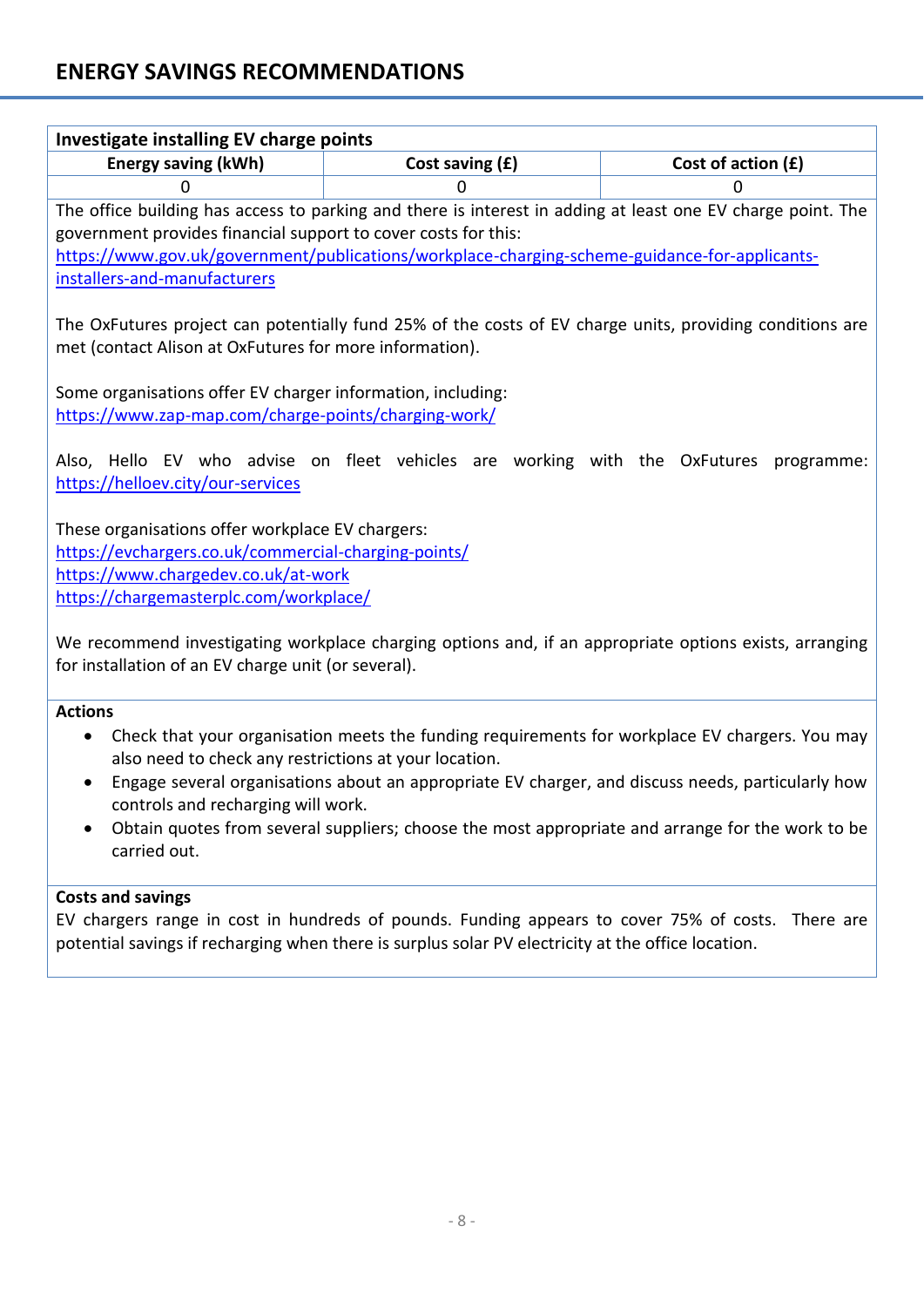| Add draught proofing to external doors                                                                                                                                                                                                                                                                   |                   |                      |  |
|----------------------------------------------------------------------------------------------------------------------------------------------------------------------------------------------------------------------------------------------------------------------------------------------------------|-------------------|----------------------|--|
| <b>Energy saving (kWh)</b>                                                                                                                                                                                                                                                                               | Cost saving $(f)$ | Cost of action $(f)$ |  |
|                                                                                                                                                                                                                                                                                                          |                   | 10                   |  |
| There is a draught from a gap in your front door that appears to be due to the draught proofing degrading.<br>Heat will escape in winter through any gaps around the door; draught proofing will greatly reduce this. We<br>recommend adding draught proofing to reduce discomfort during colder months. |                   |                      |  |
| An examples of draught stripping can be found online here: https://www.screwfix.com/p/stormguard-self-                                                                                                                                                                                                   |                   |                      |  |

[adhesive-brush-pile-weatherstrip-white-5m-3-pack/30322](https://www.screwfix.com/p/stormguard-self-adhesive-brush-pile-weatherstrip-white-5m-3-pack/30322) and <https://www.screwfix.com/p/stormguard-epdm-rubber-p-strip-white-20m/33145>

## **Actions**

• Add draught stripping to the front door.

## **Costs and savings**

The costs for a pack of 20m rubber draught proofing strip is £10 and could be attached by a member of staff. Savings are negligible but this action will help reduce discomfort in winter months.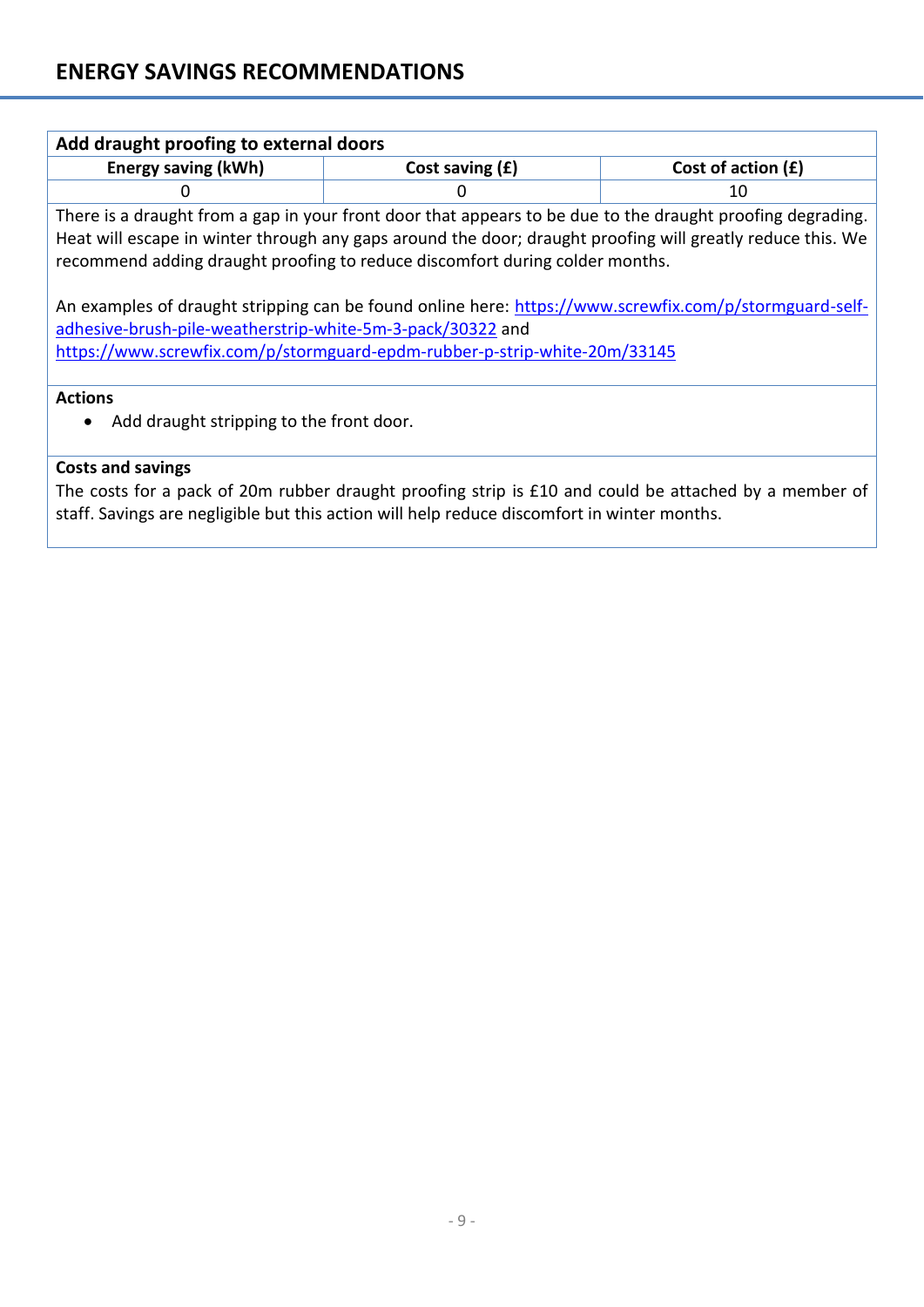| Add insulation above the suspended ceiling |                   |                      |  |
|--------------------------------------------|-------------------|----------------------|--|
| <b>Energy saving (kWh)</b>                 | Cost saving $(f)$ | Cost of action $(f)$ |  |
| 500                                        |                   | 410                  |  |

The first floor offices have a suspended ceiling of ceiling tiles. There is a 100m of mineral wool insulation above this ceiling. Adding an additional 200mm of insulation will potentially further reduce heat loss and save energy: a total of 300mm insulation is considered best practice in UK lofts.

As the existing insulation has been rolled over the tiles in strips, we recommend adding additional insulation to coincide with the installation of the solar PV panels as presumably access to the inside of the roof will be needed. You may wish to use staff members to roll out the additional insulation or hire contractors to do so.

Loft insulation is widely available in 200mm thickness. An alternative is here: [http://www.judge](http://www.judge-ceilings.co.uk/Ceiling-Insulation/Insulation-Pads/300mm-Thick-Ceiling-Insulation-Pads)[ceilings.co.uk/Ceiling-Insulation/Insulation-Pads/300mm-Thick-Ceiling-Insulation-Pads](http://www.judge-ceilings.co.uk/Ceiling-Insulation/Insulation-Pads/300mm-Thick-Ceiling-Insulation-Pads)

## **Actions**

- Chat to a contractor about adding additional weight to the suspended ceiling.
- If there is no risk, purchase the insulation after confirming the area to be covered.
- Arrange for 200mm of insulation to be added above the ceiling.
- As the insulation lies on a suspended ceiling, care will need to be taken not to condense the insulation as it reduces its effectiveness. It may be necessary to lay the additional insulation perpendicular to the existing insulation.

## **Costs and savings**

200 mm of loft insulation will cost approximately £410 based on £4.45 per m<sup>2</sup> for 92m<sup>2</sup>. Savings are based on several thermal models of the office assuming 50 hours occupancy per week.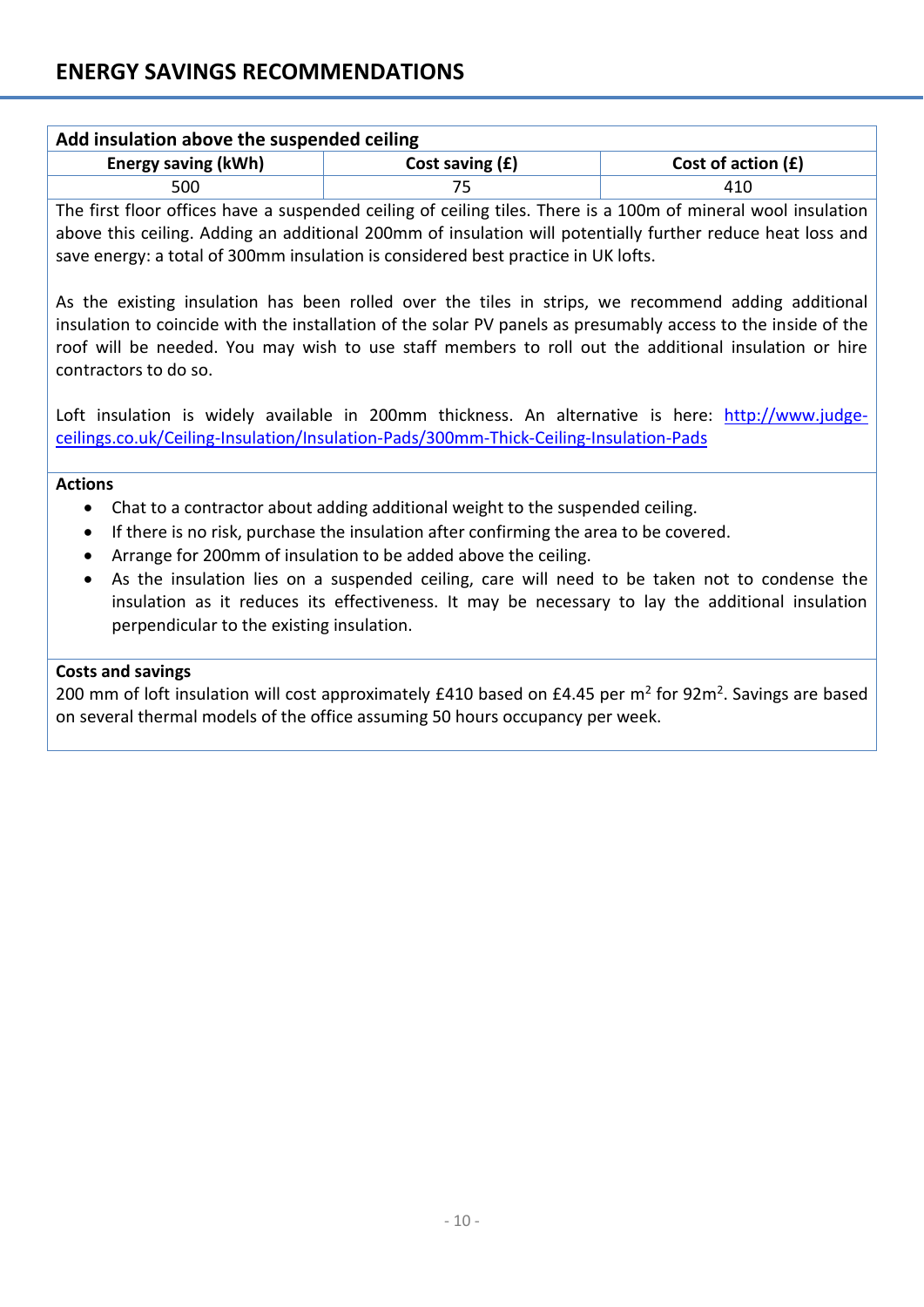## **Funding**

Possible sources of funding for the recommendations in this report:

**OxFutures** – 25% funding towards the cost of energy reduction and generation measures. Contact Alison Grunewald. E-mail: [alison.grunewald@lowcarbonhub.org.](mailto:alison.grunewald@lowcarbonhub.org)

**Carbon Trust Green Business Fund** - [https://www.carbontrust.com/client-services/programmes/green](https://www.carbontrust.com/client-services/programmes/green-business-fund)[business-fund](https://www.carbontrust.com/client-services/programmes/green-business-fund)

## **More heating controls**

Below is a list of heating controls with remote / 'smart' functions, for interest. They are mainly useful for domestic buildings with unpredictable occupancy.

## **Heat Genius** [\(http://www.heatgenius.co.uk/\)](http://www.heatgenius.co.uk/);

## £249 excluding installation + £35 per room sensor + £50 per smart TRV

This smart system offers the greatest level of control, allowing remote control of timings and temperatures, as well as zoning of different areas and 'learns' how your building is used to further automate temperature control. Each room or zone requires a motion sensor and a TRV for each radiator.

## **Hive** [\(https://www.hivehome.com/products/categories/heating\)](https://www.hivehome.com/products/categories/heating)

## £249 including installation

The Hive is provided by British Gas. It allows you to control heating remotely setting times and temperatures from elsewhere via computer or smart phone. However, the Hive is not 'intelligent' like some other systems and does not react to use. It does however include automatic anti-frost protection, switching on heating if the temperature falls below 7 Celsius.

**Honeywell Evo Home** [\(http://www.honeywelluk.com/products/Systems/Zoned/evohome-Main/\)](http://www.honeywelluk.com/products/Systems/Zoned/evohome-Main/)

## £372 excluding installation + £70 per radiator valve

The EvoHome allows different heating zones to be created and involves adding controlled TRVs to radiators to allow automatic control. You can then control heating manually or remotely. Again this is not a smart system.

## **Nest** [\(https://store.nest.com/uk/product/thermostat/T3028GBBI\)](https://store.nest.com/uk/product/thermostat/T3028GBBI)

## £279 including installation

This is an 'intelligent thermostat'. It operates like a normal thermostat - users can change the temperature themselves by touching the screen. However, it also 'learns' patterns of use for a building (after you manually set them to start with) meaning that after a while it is able to set times and temperatures automatically. It also automatically switches off heating if the building is empty. It can also be set remotely from your computer or smart phone.

## **Tado** [\(https://www.tado.com/gb/heatingcontrol-savings\)](https://www.tado.com/gb/heatingcontrol-savings)

This smart system is only really suitable for domestic use as it tracks the presence and absence of users via their mobile phones.